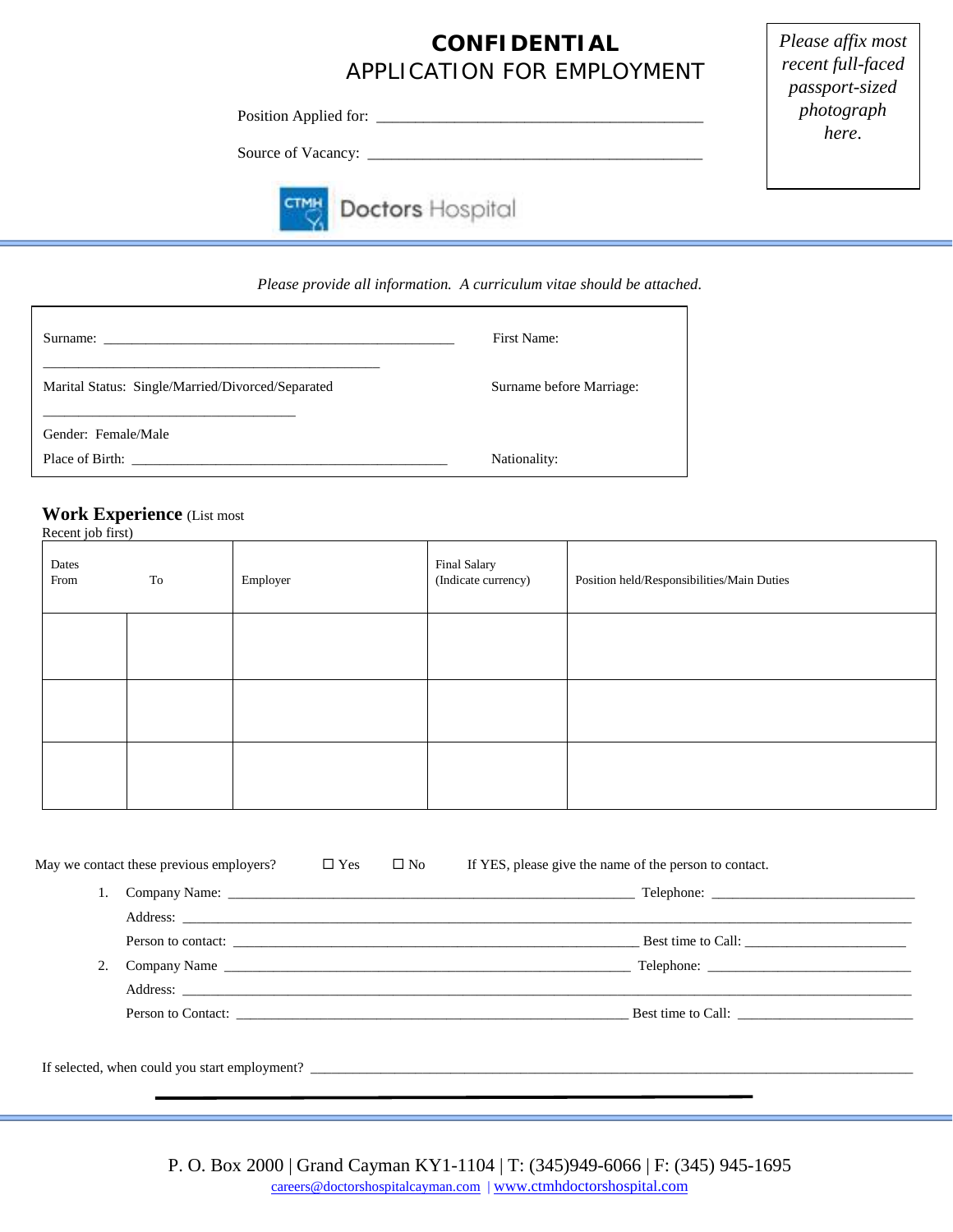#### **Education** (After the age of 13)

| Dates<br>From<br>To |             | School<br>(Names and Addresses)                    | List all subjects (e.g. GCE/GCSE)<br>Studied or passed, with grades or certificates obtained. |  |  |  |
|---------------------|-------------|----------------------------------------------------|-----------------------------------------------------------------------------------------------|--|--|--|
|                     |             |                                                    |                                                                                               |  |  |  |
|                     |             |                                                    |                                                                                               |  |  |  |
| From                | Dates<br>To | Universities and Colleges<br>(Names and Addresses) | List all subjects (e.g. GCE/GCSE)<br>Studied or passed, with grades or certificates obtained. |  |  |  |
|                     |             |                                                    |                                                                                               |  |  |  |
|                     |             |                                                    |                                                                                               |  |  |  |

\_\_\_\_\_\_\_\_\_\_\_\_\_\_\_\_\_\_\_\_\_\_\_\_\_\_\_\_\_\_\_\_\_\_\_\_\_\_\_\_\_\_\_\_\_\_\_\_\_\_\_\_\_\_\_\_\_\_\_\_\_\_\_\_\_\_\_\_\_\_\_\_\_\_\_\_\_\_\_\_\_\_\_\_\_\_\_\_\_\_\_\_\_\_\_\_\_\_\_\_\_\_\_\_\_\_\_\_\_\_\_\_\_\_\_\_\_\_\_\_\_\_\_\_\_\_\_

#### Other Technical Training/Professional Qualifications: \_

| Have you ever worked in the Cayman Islands? YES/NO                                         |
|--------------------------------------------------------------------------------------------|
|                                                                                            |
|                                                                                            |
|                                                                                            |
| Do you have a valid driver's licence? YES/NO<br>Do you own or have access to a car? YES/NO |
| Have you ever been denied a Work Permit? YES/NO                                            |
|                                                                                            |
|                                                                                            |
|                                                                                            |
|                                                                                            |

| <b>Declaration</b><br>I declare that the preceding information is correct and true. I attach or<br>can produce certificates of qualification on request. | Wŀ        |
|----------------------------------------------------------------------------------------------------------------------------------------------------------|-----------|
| Signed:                                                                                                                                                  | THE CHRIS |

Date: \_\_\_\_\_\_\_\_\_\_\_\_\_\_\_\_\_\_\_\_\_\_\_\_\_\_\_\_\_\_\_\_\_\_\_\_\_\_\_\_\_\_

hen completed please return this form to:

Human Resources Manager

**THE TOMLINSON MEMORIAL HOSPITAL** P. O. Box 2000 Grand Cayman KY1-1104 CAYMAN ISLANDS

Note: Using FALSE statements will cause your application to be rejected or if you are appointed it can lead to dismissal.